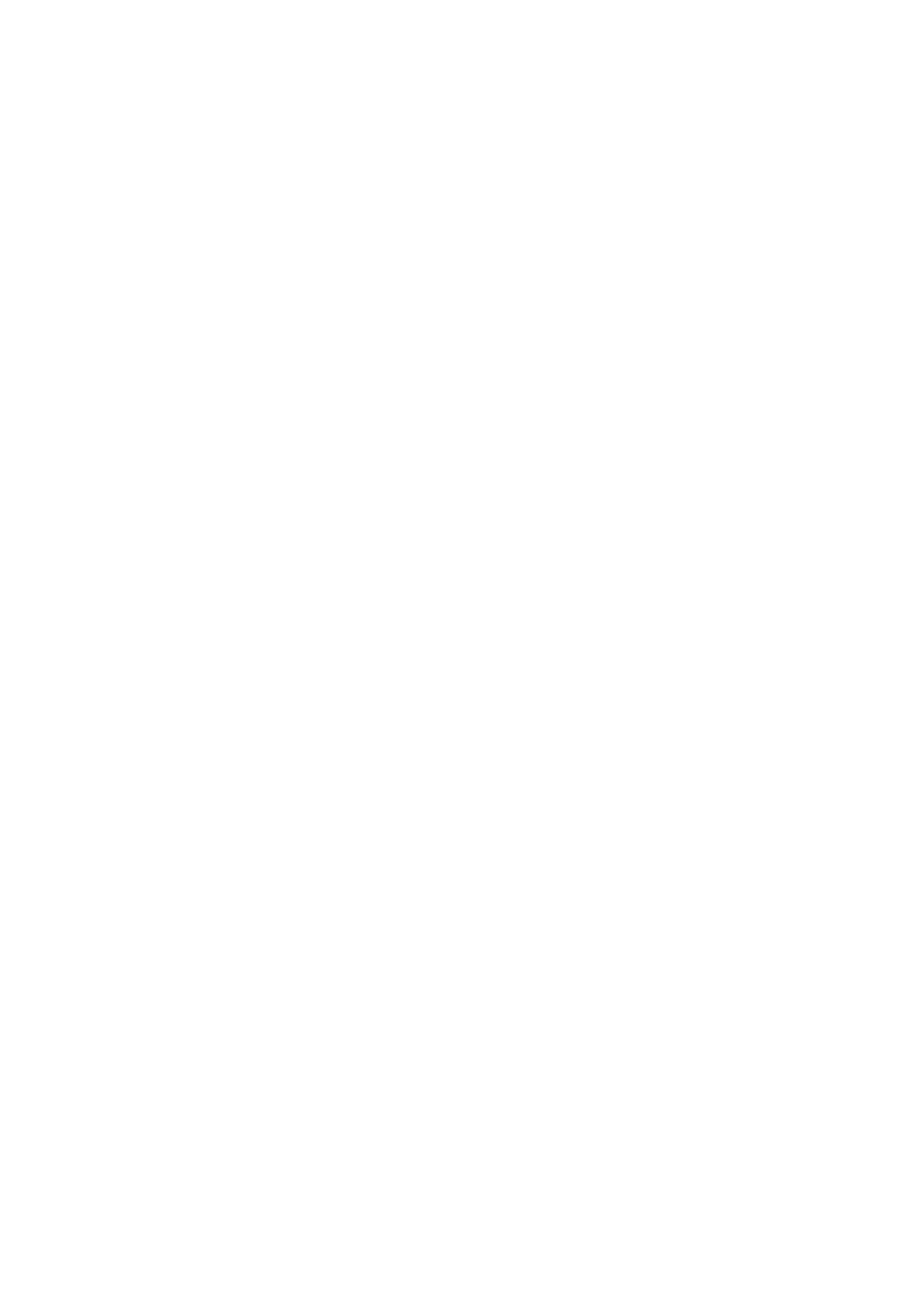

Resolution number IMSB/2016/63

MOVED by Member L Ngamane, seconded by Member T Henare:

That the Independent Māori Statutory Board:

a) accept the apology from Member T Hohneck and J Brown for absence.

## **CARRIED**

#### **2Declaration of Interest**

There were no declarations of interest.

*Member J Brown arrived at the meeting at 10.19 am.*

## **3 Confirmation of Minutes**

Resolution number IMSB/2016/64

MOVED by Member L Ngamane, seconded by Deputy Chairperson G Wilcox:

That the Independent Māori Statutory Board:

- a) confirm the ordinary minutes of its meeting, held on Monday, 1 August 2016
- b) T Henare and R Blair
- c) receive 1 November 2016, including the confidential section, as a true and correct record.

## **CARRIED**

## **4 Extraordinary Business**

There was no extraordinary business. **Unitary Plan**

## **5 Financial Report to 31 July 2016**

Resolution number IMSB/2016/65

MOVED by Deputy Chairperson G Wilcox, seconded by Member L Ngamane:

That the Independent Māori Statutory Board:

a) receives this Financial Report to 31 July 2016.

#### **CARRIED**

## **6 Financial Report to 31 August 2016**

Resolution number IMSB/2016/66

MOVED by Deputy Chairperson G Wilcox, seconded by Member L Ngamane:

That the Independent Māori Statutory Board:

a) receives this Financial Report to 31 August 2016.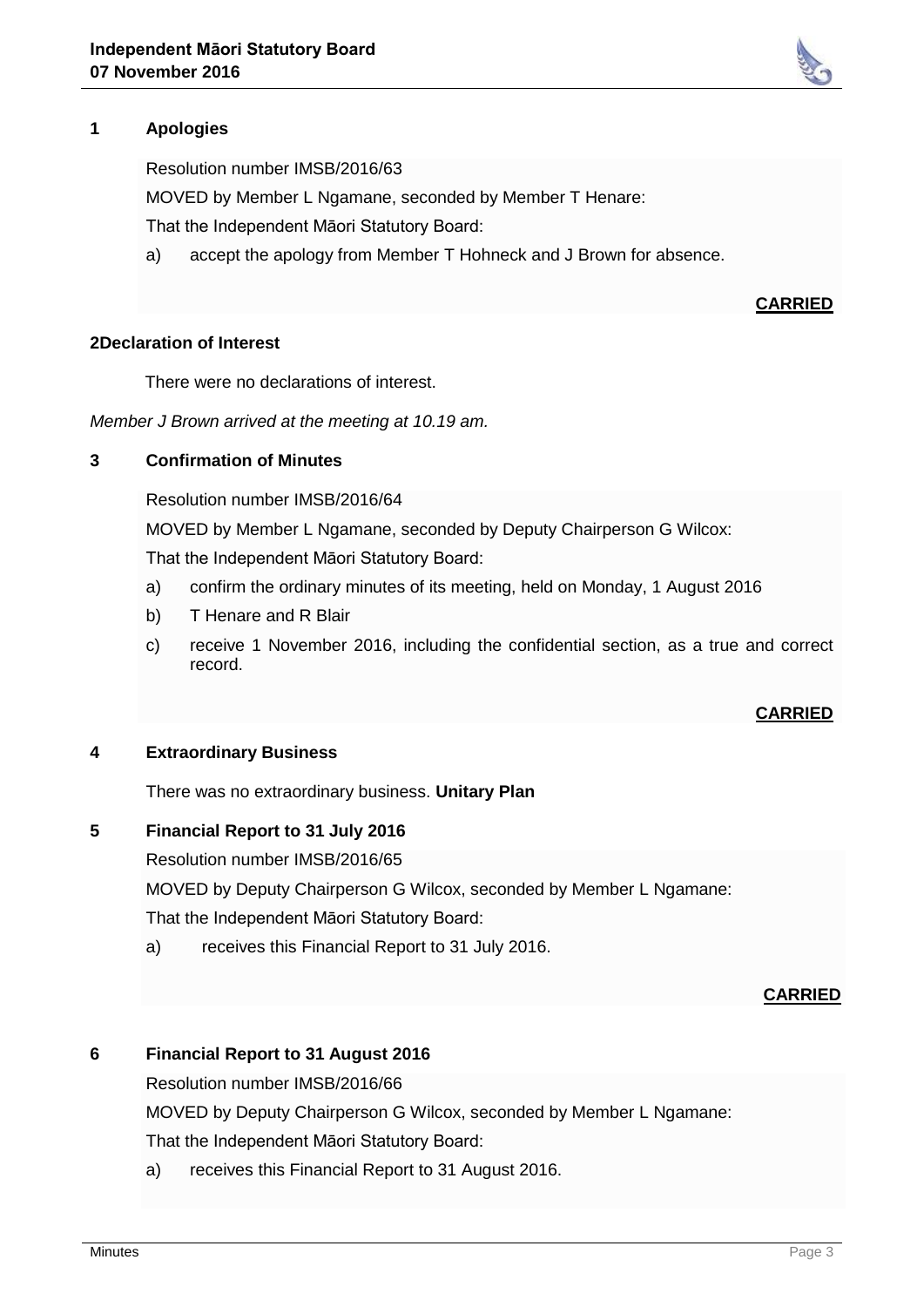

## **7 Financial Report to 30 September 2016**

Resolution number IMSB/2016/67

MOVED by Deputy Chairperson G Wilcox, seconded by Member L Ngamane: That the Independent Māori Statutory Board:

a) receives this Financial Report to 30 September 2016.

#### **CARRIED**

## **8 Board Strategic Work Priorities Progress Report November 2016**

Resolution number IMSB/2016/68

MOVED by Member T Kake, seconded by Member R Blair:

That the Independent Māori Statutory Board:

a) receives the Board Strategic Work Priorities Progress Report November 2016.

#### **CARRIED**

## **9 The Māori Report for Tāmaki Makaurau 2016**

Resolution number IMSB/2016/69

MOVED by Member J Brown, seconded by Member T Kake:

That the Independent Māori Statutory Board:

a) receive the update on the Māori Report for Tāmaki Makaurau 2016.

**CARRIED**

## **10 Update on Annual Plan Process 2017/18**

Resolution number IMSB/2016/70

MOVED by Member L Ngamane, seconded by Member R Blair:

That the Independent Māori Statutory Board:

a) receives this report on Update on Annual Plan process 2017/18.

## **CARRIED**

## **11 New Zealand Institute on Economic Research Update**

Resolution number IMSB/2016/71

MOVED by Member D Kirkwood, seconded by Member L Ngamane:

That the Independent Māori Statutory Board:

a) receives this New Zealand Institute of Economic Research (NZIER) Update Report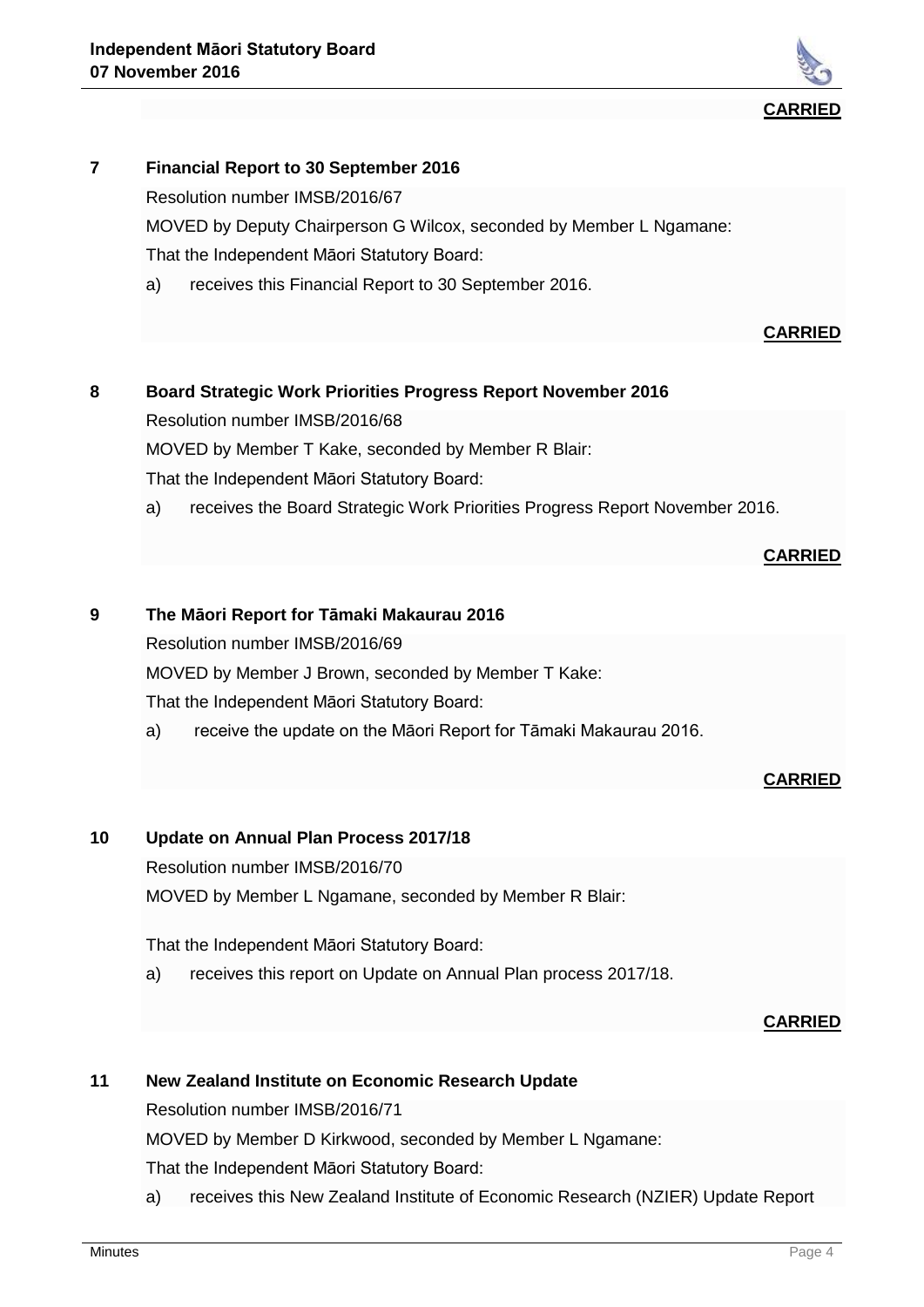



## **CARRIED**

## **12a Reconfirm the High Court Appeal**

That the Independent Māori Statutory Board:

a) reconfirm that the Board supports the Independent Maori Statutory Board High Court - Appeal Sites and Places of Value to Mana Whenua and Cultural Landscape Provisions

Resolution number IMSB/2016/72

MOVED by Member T Henare, seconded by Member J Brown:

Member R Blair Abstained

## **CARRIED**

## **12 High Court Appeal - Sites of value and cultural landscapes**

Resolution number IMSB/2016/73

MOVED by T Henare, seconded by J Brown:

That the Independent Māori Statutory Board:

a) receives the report on the Independent Māori Statutory Board's High Court Appeal-Sites and Places of Value to Mana Whenua and Cultural Landscape Provisions.

## **CARRIED**

## **13 Independent Māori Statutory Board Health and Safety Update**

Resolution number IMSB/2016/74

MOVED by Member T Henare, seconded by Deputy Chairperson G Wilcox:

That the Independent Māori Statutory Board:

a) receive the report on the Independent Māori Statutory Board health and safety update.

## **CARRIED**

## **14 Board Advocacy Achievements**

Resolution number IMSB/2016/75

MOVED by Member L Ngamane, seconded by Member T Henare:

That the Independent Māori Statutory Board:

a) receive the report on the Board Advocacy Achievements

## **CARRIED**

#### **15 Appoint an Independent Maori Statutory Board representative with David Taipari as the alternative**